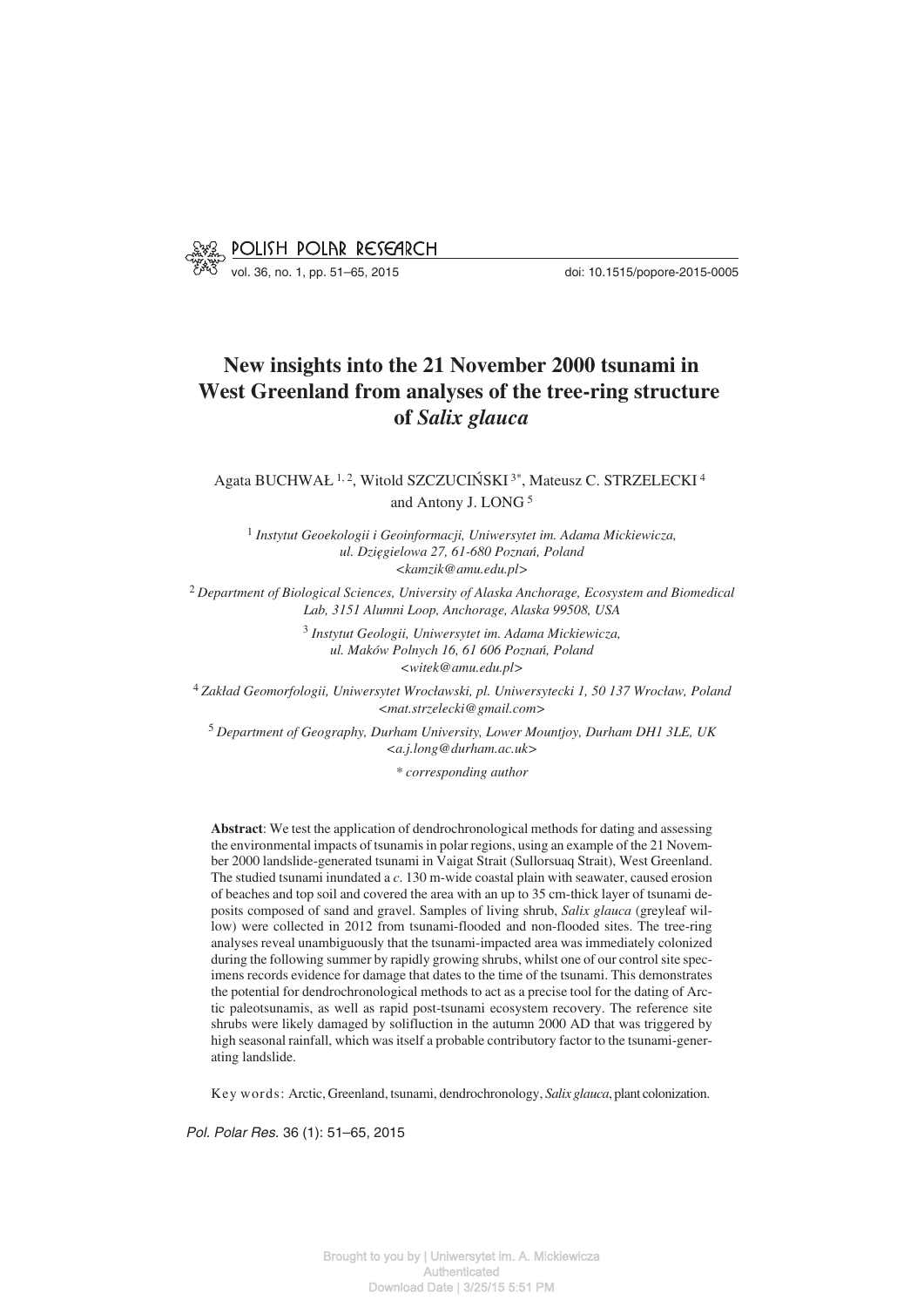#### Introduction

Tsunamis are long waves that pose a serious hazard to coastal environments. Their most common generating mechanisms are earthquake-induced vertical movements of the seafloor, volcanic activity and landslides. A key point in assessing tsu− nami hazard is the identification, size estimation and dating of former tsunami events (*i.e.* paleotsunami). The standard approach is to study tsunami deposits pre− served in coastal depositional environments. However, this is a complex task, which requires multidisciplinary approaches with the application of various criteria, as well as the careful consideration of local contexts (Goff *et al.* 2012). Moreover, the tsu− nami deposits are usually difficult to date and provide little or no information on post−tsunami ecosystem recovery.

To date, the effects of tsunami have been mainly reported from tropical and temperate regions. The paucity of reported tsunami in polar regions may partly re− flect the very low population densities, the short written history and limited coastal geological research focused on the sedimentary record of paleotsunamis (Ruffman and Murty 2006). Polar region tsunamis have been mostly recorded in fjords, which may amplify wave heights due to their constraining topography and are par− ticularly prone to hazards associated with landslide−generated tsunamis. For in− stance, in 1958 in Lituya Bay (Alaska), a tsunami reached the historical worldwide maximum run−up of 516 m a.s.l. (Miller 1960). Polar regions are also affected by far−field tsunami. The best documented example of this is the Storegga tsunami about 8200 years BP that is recorded along many of the coastlines of the northern Atlantic, including east Greenland (*e.g.* Dawson *et al.* 1988; Bondevik *et al.* 1997; Wagner *et al.* 2007; Romundset and Bondevik 2011).

Dendrochronological analyses provide a valuable means to date and identify tsunami events and coastal processes (Alestalo 1971; Schweingruber 1996; Jacoby *et al.* 1997; Goff *et al.* 2004). In polar regions, trees are present in a dwarf form as tundra shrubs, *e.g.* willow (*Salix* spp.), which form annual growth rings that can be used for dating purposes (Schweingruber and Poschlod 2005; Myers−Smith *et al.* 2011b; Schweingruber *et al.* 2013; Myers−Smith *et al*. 2015). The potential of the shrub *Salix* spp. for dendrochronological studies has been known for some time (*e.g.* Polunin 1955; Beschel and Webb 1963; Savile 1979), however their broader use in studies of climate and environmental change has become increasingly com− mon in the last two decades (Woodcock and Bradley 1994; Zalatan and Gajewski 2006; Forbes *et al.* 2010; Block *et al.* 2011; Myers−Smith *et al.* 2011a; Buchwal *et al.* 2013). For example, changes in *Salix* tree−rings growth and/or wood anatomy have been used in various dendrogeomorpholgical applications, including in the study of gelifluction lobes (Jakob 1995), rock glaciers (Gärtner−Roer *et al.* 2013), debris flows (Owczarek 2010) and flood plains (Owczarek *et al.* 2014).

Here we provide an example of the first application of dendrochronological analysis for tsunami research in the Arctic. We use *Salix glauca*, a common tundra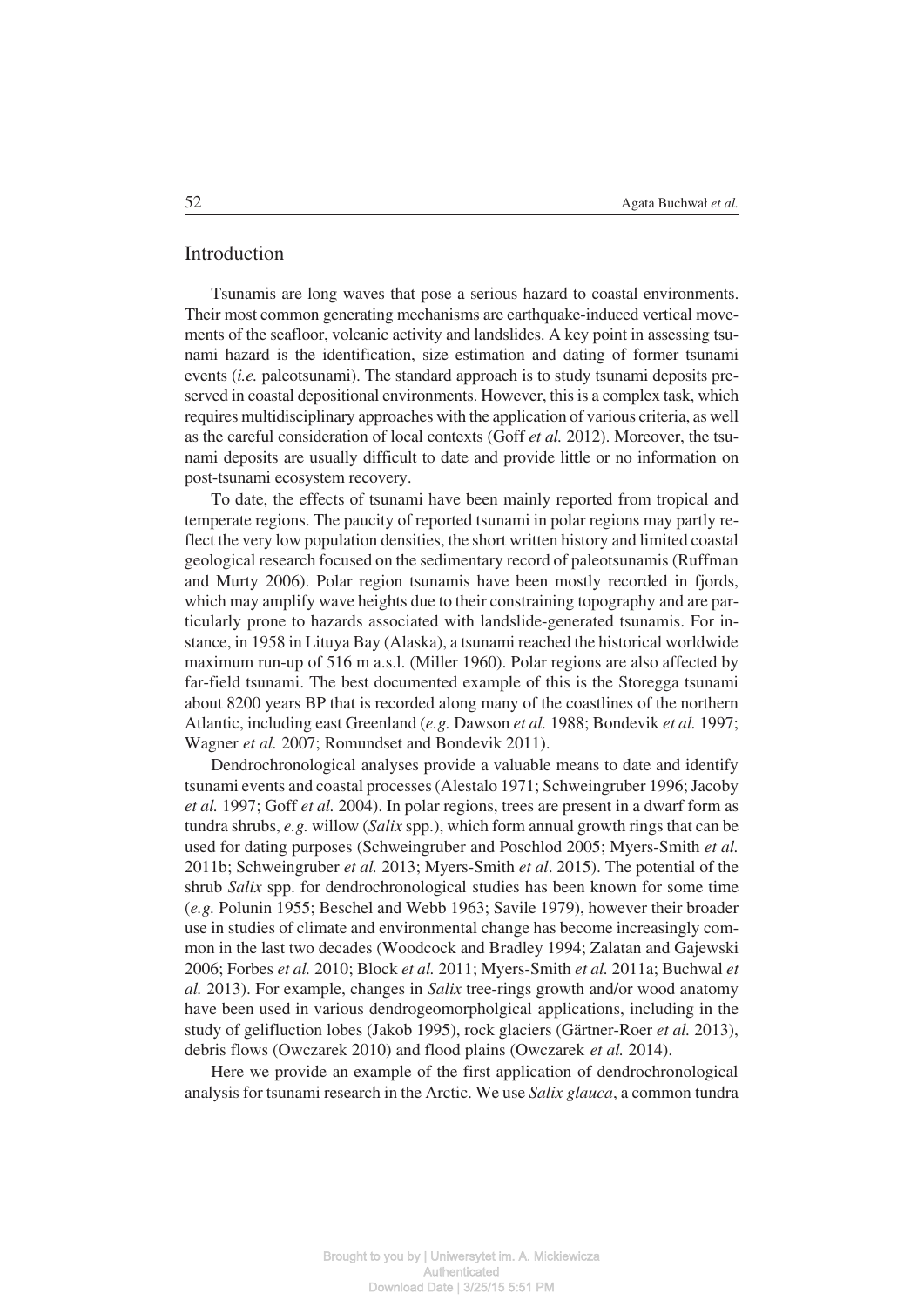

Fig. 1. Study area and tsunami deposits from the 21st November 2000 AD tsunami. **A**. Location of the study area in west Greenland. **B**. Location of the study site within Disko Bay, with the site of the Paatuut landslide marked. **C**, **D**. Photographs of the studied site with marked transect line for tsunami deposits analyses, tsunami run−up limit and shrub sampling locations (see Fig. 2). **E**. Tsunami depos− its thickness along the coast−normal transect line. **F**. Example of tsunami deposits, next to the shrub sampling site, composed of *c.* 10 cm−thick poorly sorted gravelly coarse sand with lower erosional contact.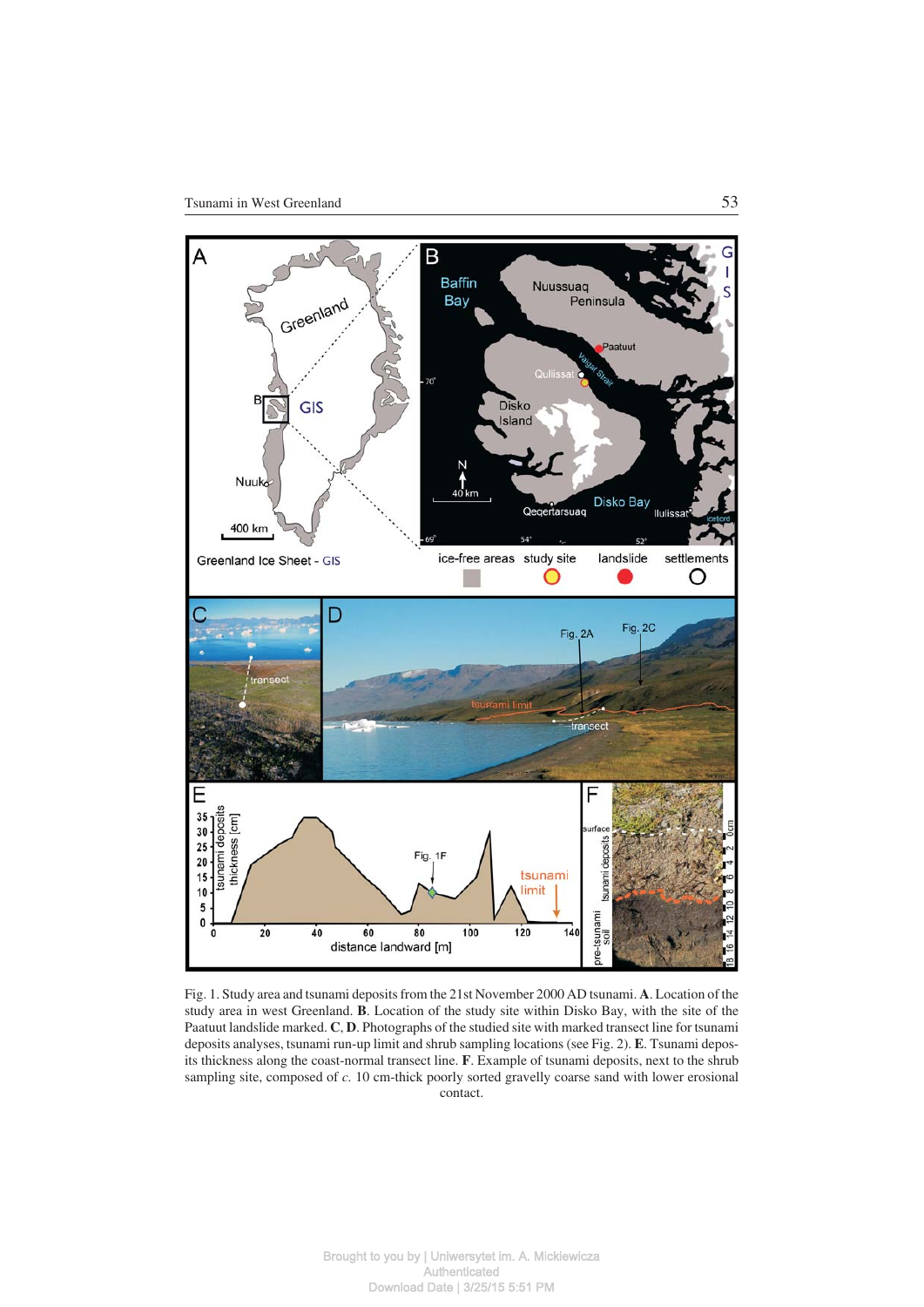shrub, collected from a coastal plain that was inundated by a landslide−generated tsunami in November 2000, which occurred in Vaigat Strait, west Greenland. The objectives of this pilot study are twofold: (1) to test the potential usefulness of *Salix glauca* growth rings in paleotsunami studies in arctic regions and; (2) to as− sess the natural recovery of arctic coastal plain ecosystems following extreme sea− water flooding.

#### Study area and tsunami

A large rock avalanche and landslide of approximately 90 million m3 of rock took place at Paatuut (Vaigat Strait or Sullorsuaq Strait, Fig. 1) in the mid−after− noon of 21<sup>st</sup> November 2000 and triggered a tsunami with a reported maximum local run−up height of up to 50 m (Dahl−Jensen *et al.* 2004). Tsunami generated dam− age was described by local authorities from sites as much as 180 km from Paatuut. Anomalous weather conditions, notably warming followed by cooling that caused water freezing in cracks during the days prior to the slide are thought to have caused failure of the steep mountain side (Dahl−Jensen *et al.* 2004). Although rock avalanches and landslides are common in the area, the size of the tsunami was con− sidered to be the largest during at least the last 500 years (Dahl−Jensen *et al.* 2004).

The impact area of the tsunami studied in this paper is the *c.* 100 m−wide coastal plain of northeast Disko Island, which is characterized by sand and gravel beaches that are backed by relatively steep vegetated slopes (Fig. 1). The present coastal plain was formed during the mid and late Holocene as relative sea−level fell tens of meters to reach present due to glacio−isostatic rebound (Long *et al.* 2011). The area is located in the arctic maritime climate zone and the nearest meteorologi− cal station Qeqertarsuaq (Fig. 1) recorded an average annual air temperature for the period 1991–2000 of -4.4°C (Nielsen *et al.* 2001) and an average annual prethe period 1991–2000 of -4.4°C (Nielsen *et al.* 2001) and an average annual precipitation (1991–2004) of 436 mm (Hansen *et al.* 2006). The area is in the perma− frost zone and the maximum thickness of the active layer observed in sandy coastal sediments, as measured at Qeqertarsuaq (Fig. 1), was reported to reach 180 cm in late September (Humlum 1998). The site is located in the Southern Arctic Tundra Zone (Elvebakk *et al.* 1999; Walker *et al.* 2002).

#### Methods

We conducted a field survey to document the impacts of the Paatuut tsunami in July 2012 along *c.* 20 km of the Vaigat Strait. For the purpose of this study we use a representative shore−normal transect to document the extent and nature of tsunami deposits and to assess the impacts of the tsunami on vegetation communities. We describe the tsunami deposits from 28 closely spaced trenches that were hand−dug.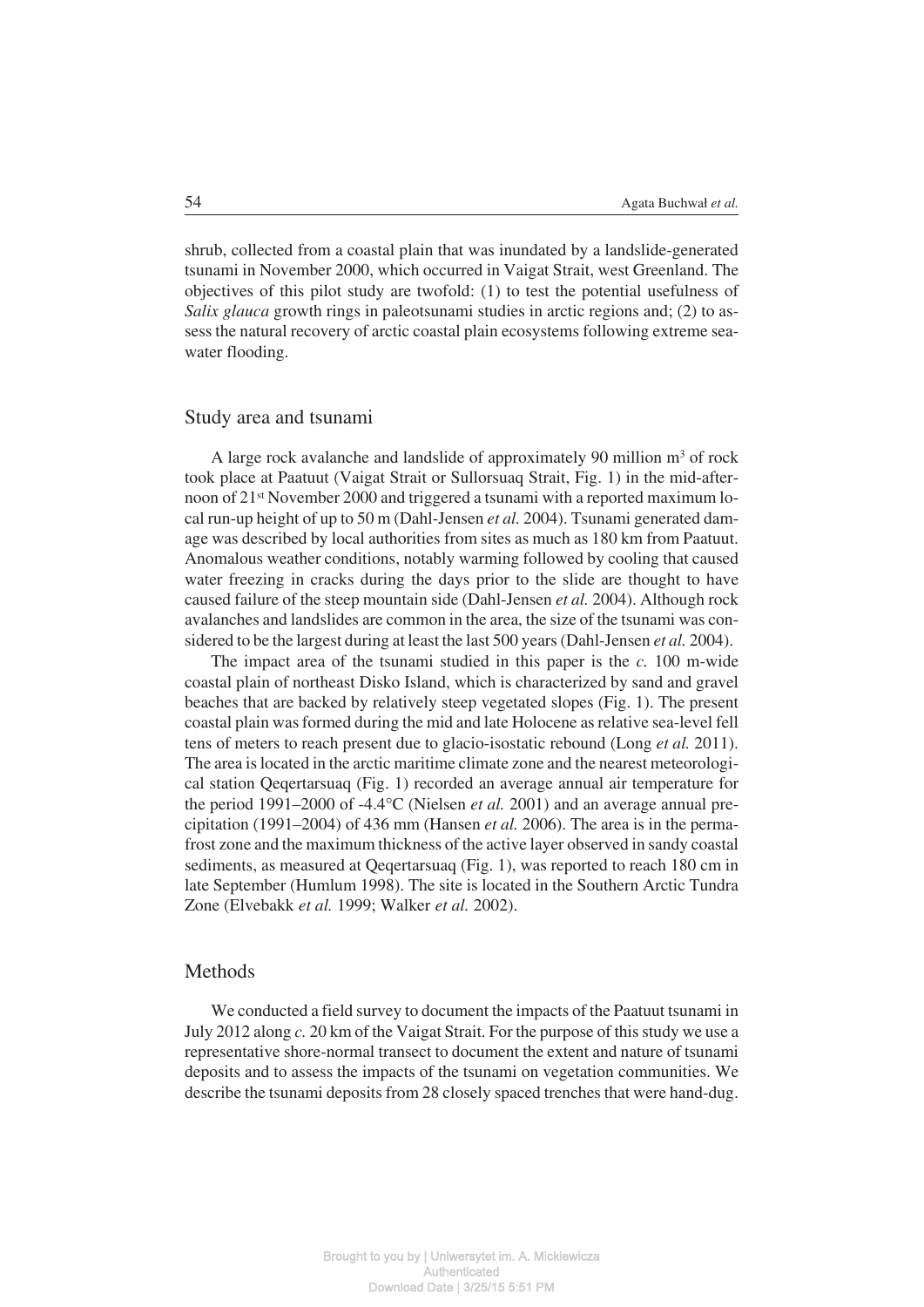

Fig. 2. Shrub sampling sites in NE Disko Island and examples of the collected specimens. (a) Sam− pling site in the tsunami inundated area covered by *c.* 10% with recently established *Salix glauca* shrubs and (b) one of the analysed specimens from the tsunami−affected site. (c) Reference site and one of the *Salix glauca* specimens (d) collected from area not affected by the tsunami.

We selected the greyleaf willow (*Salix glauca)* species for dendrochronological analyses since it is the only shrub species presently growing in the tsunami af− fected area. We collected four shrub individuals from representative sites, one cov− ered with tsunami deposits (samples BH1, BH2; see Fig. 2a, b) and the second, a reference site, that was not affected by the tsunami (samples BR1, BR2; see Fig. 2c, d). Two complete shrub bodies (*i.e.* including below− and above−ground parts) were carefully excavated from each site.

Shrub specimens were prepared for analysis using a sledge microtome, with the tree−ring structure analysed in at least three cross−sections per individual shrub, in− cluding the root collar and the main branches segments. We prepared thin−sections using the methods detailed in Schweingruber and Poschlod (2005) and undertook dendrochronological analyses by measuring tree−ring widths (TRW) within the cross−sections to assess the age and the annual growth rate of the sampled shrubs. Within a single cross−section a number of annual growth rings were studied within four radii in order to identify partially missing rings. Ring widths were manually traced using the path analyses mode in the WinCell software (Regent Instruments, Canada). To enable the precise determination of a shrub age, we visually cross−dated growth series of different shrub parts, first within one individual and then between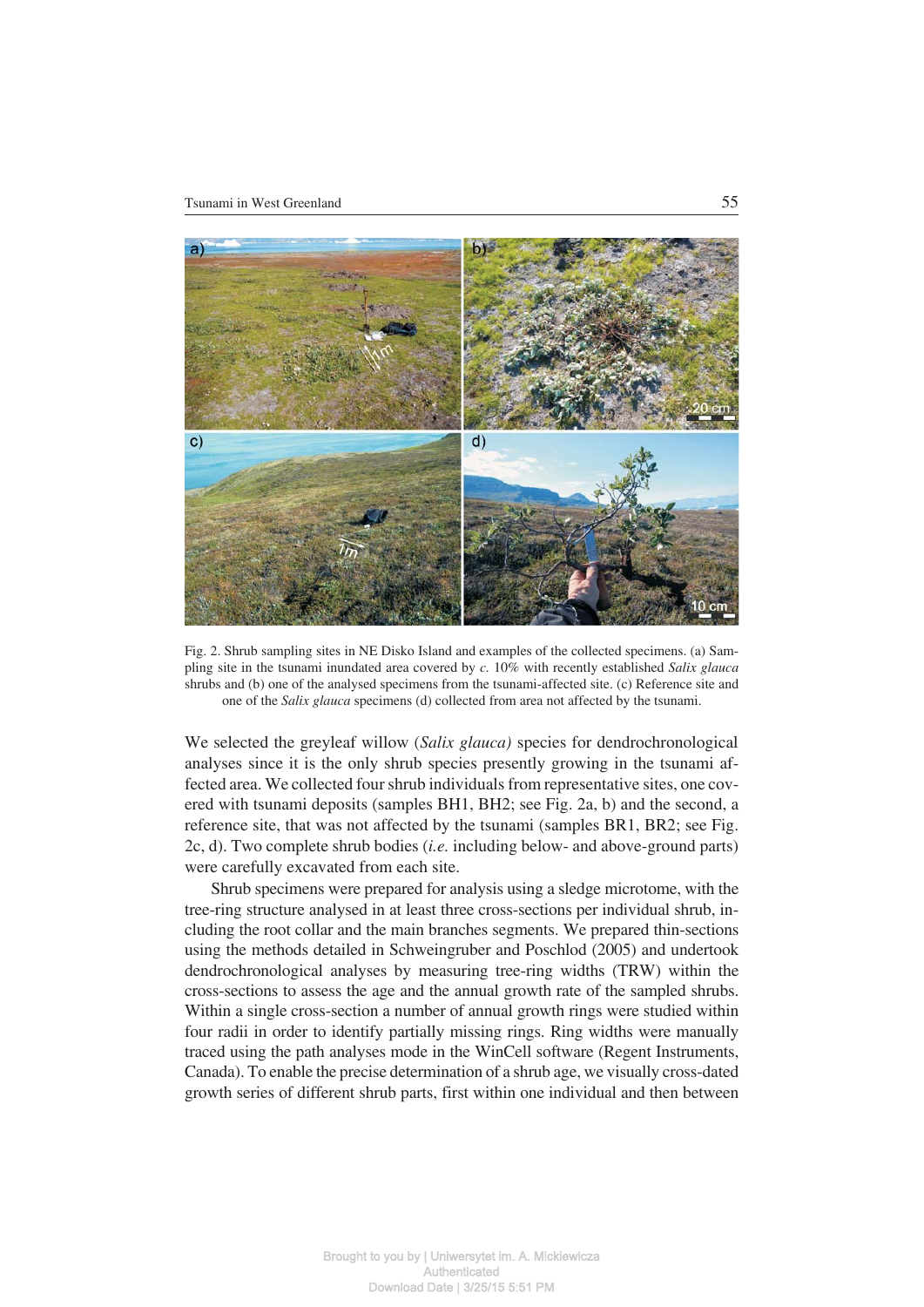the sampled plants. Each cross−section was carefully inspected and wood anatomical features such as cambial injuries and reaction wood (*i.e.* tension wood) were noted.

## Results

**Field observations**. — The Paatuut tsunami inundation extended inland at the study area by at least 135 m, as marked by driftwood and salt−damaged vegetation that was clearly visible in the field, albeit 12 years after the event itself. Tsunami deposits extended inland from the present coast by *c.* 120 m (Fig. 1). The deposits were sheet−like and massive in structure, composed of gravelly sand and sandy gravel that are typical of present−day beach and beach ridge sediments. Their lower contacts with the pre−tsunami soil were sharp and in most cases erosional, with very rare occurrences of pre−tsunami plants. The deposits thickness had two max− ima, the first (35 cm) *c*. 40 m from the shoreline and the second (30 cm) in front of the steep slope at the landward limit of the coastal plain (Fig. 1e). The total volume of tsunami deposits along a 1 m wide transect line was about 18 m3.

The tsunami deposits were sparsely vegetated with *c.* 10% of average plant coverage density compared to areas not impacted by the event (Fig. 2b). The only shrub species present within the site flooded by tsunami was *Salix glauca*, which is represented by semi−erect canopies <15 cm of height. The diameter of an individ− ual shrub patch typically ranged between 0.5 to 1.5 m, with shrubs being dispersed, healthy and characterized by flexible branches.

The investigated shrubs that were impacted by the tsunami were at about 4 m a.s.l., and the reference site was located about 40 m a.s.l.. The latter sample was collected from a densely vegetated area, supporting a diversity of species that in− cluded shrubs of *Salix glauca* and *Betula nana* (Fig. 2c). The patches of *Salix* here were smaller (<0.25 m, Table 1), less frequent and some specimens were characterized by rigid branches.

**Dendrochronological analyses**. — Two *Salix glauca* specimens (Table 1) from the tsunami affected site revealed relatively wide growth ring widths of 0.15 to

Table 1

Summary of the shrub samples characteristics with the mean, maximum and minimum ring width (RW) and wood anatomical features identify at root collar base of *Salix glauca* shrubs sampled within tsunami−affected and reference sites.

| shrub<br>ID     | sampling site    | tsunami deposits shrub patch<br>thickness<br>$\lfloor$ cm $\rfloor$ | diameter<br>$\lceil m \rceil$ | shrub<br>age<br>[years] | mean<br><b>RW</b><br>mm] | max RW<br>[mm] | min<br><b>RW</b><br>mm | wood<br>injury | tension<br>wood |
|-----------------|------------------|---------------------------------------------------------------------|-------------------------------|-------------------------|--------------------------|----------------|------------------------|----------------|-----------------|
| BH <sub>1</sub> | tsunami-affected | $8 - 10$                                                            | 0.5                           | 12                      | 0.286                    | 0.496          | 0.150                  | no             | yes             |
| BH <sub>2</sub> | site             | $4 - 13$                                                            |                               | 12                      | 0.392                    | 0.695          | 0.233                  | no             | yes             |
| BR <sub>1</sub> | reference site   |                                                                     | 0.2                           | 26                      | 0.119                    | 0.239          | 0.052                  | yes            | yes             |
| BR <sub>2</sub> |                  |                                                                     | 0.25                          | 69                      | 0.042                    | 0.109          | 0.017                  | no             | little          |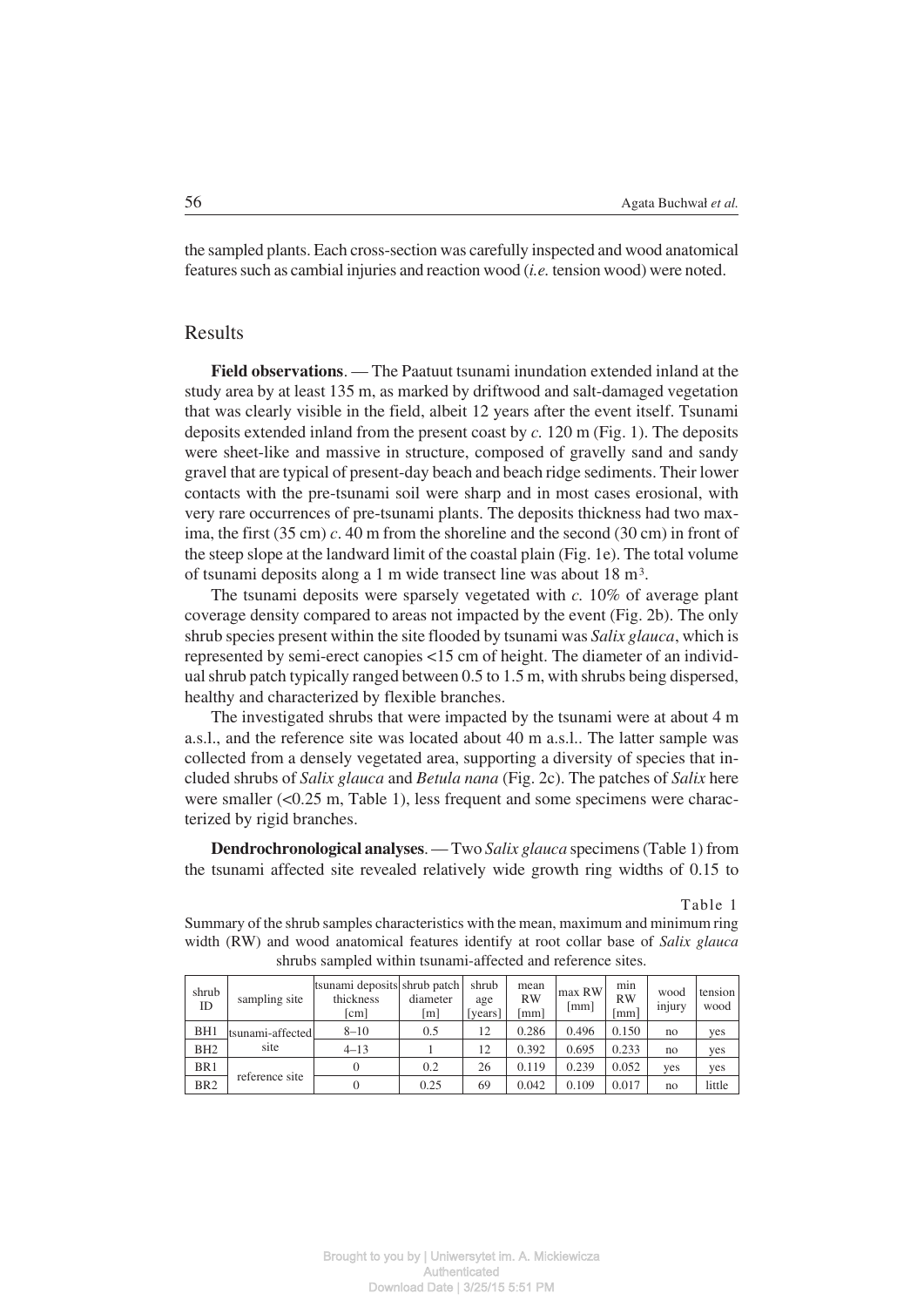

Fig. 3. Cross−sections of the *Salix glauca* shrubs sampled in NE Disko Island, W Greenland. (a) and (b) show 12−year old specimens sampled from the tsunami−affected site. (a) main root cross−section (shrub BH1) with common tension wood (blue colour); (b) root section (shrub BH2) with wide an− nual ring of 2011 (marked). (c) and (d) present tree−ring structure of shrubs sampled from the refer− ence site. (c) a 26−year−old stem part from the control site (shrub BR1) with a wood injury dated to 2000/2001; (d) a 69−year−old stem part (shrub BR2) with the narrowest rings and an overgrown trace of an eroded adventitious shoot (marked).

0.69 mm and complete annual increments (Fig. 3a, b), suggesting vigorous growth. The age of the two specimens sampled is 12 years, indicating immediate re-sprout− ing in early summer of 2001 AD, after the tsunami event. Despite the young age of these specimens no partially or completely missing rings were observed. The rings were characterized by a high porosity, which explains the observed flexibility of their branches. The most common anatomical feature recorded was tension wood, which is a type of reaction wood that comprises unlignified (*i.e.* appearing blue after staining, Fig. 3a) gelatinous fibers within the growth ring. Tension wood was traced within the shoots, as well as in the main root of the shrubs.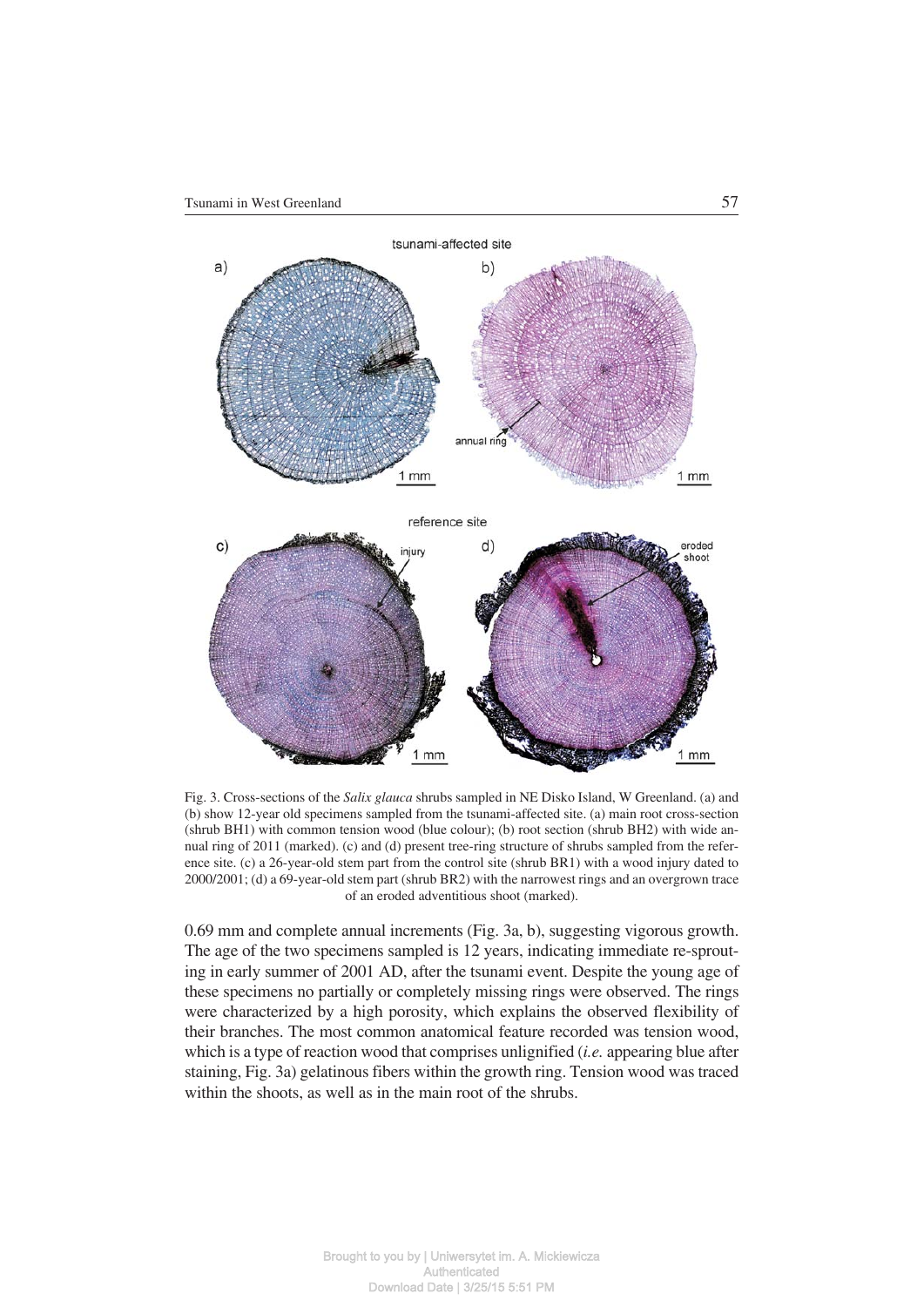

Fig. 4. *Salix glauca* tree−ring structure from the reference site (shrub BR1) with a wood injury and ten− sion wood suggesting mechanical disturbance and shrub bending (a) compared to meteorological re− cords of rainfall, snow depth and frost free days (FFD) from Qeqertarsuaq (b), see Hansen *et al.* 2006.

The shrubs from the reference site (Fig. 3c, d) were at least twice as old (ages of 26 and 69 years) than those from the tsunami affected area. These specimens had narrower growth rings with mean width of 0.119 and 0.042 mm, respectively (Table 1). They also revealed tension wood and in one of the shrubs (BR1, Fig. 3c) an annual ring with an injury (dated to post 2000 AD) was detected, likely as a re− sponse to physical disturbance (Fig. 4a).

## Discussion

**Paleotsunami identification and dating**. — Identification and robust dating of event layers are critical issues in palaeotsunami research and may be addressed using dendrochronological methods. The Paatuut tsunami left a clearly defined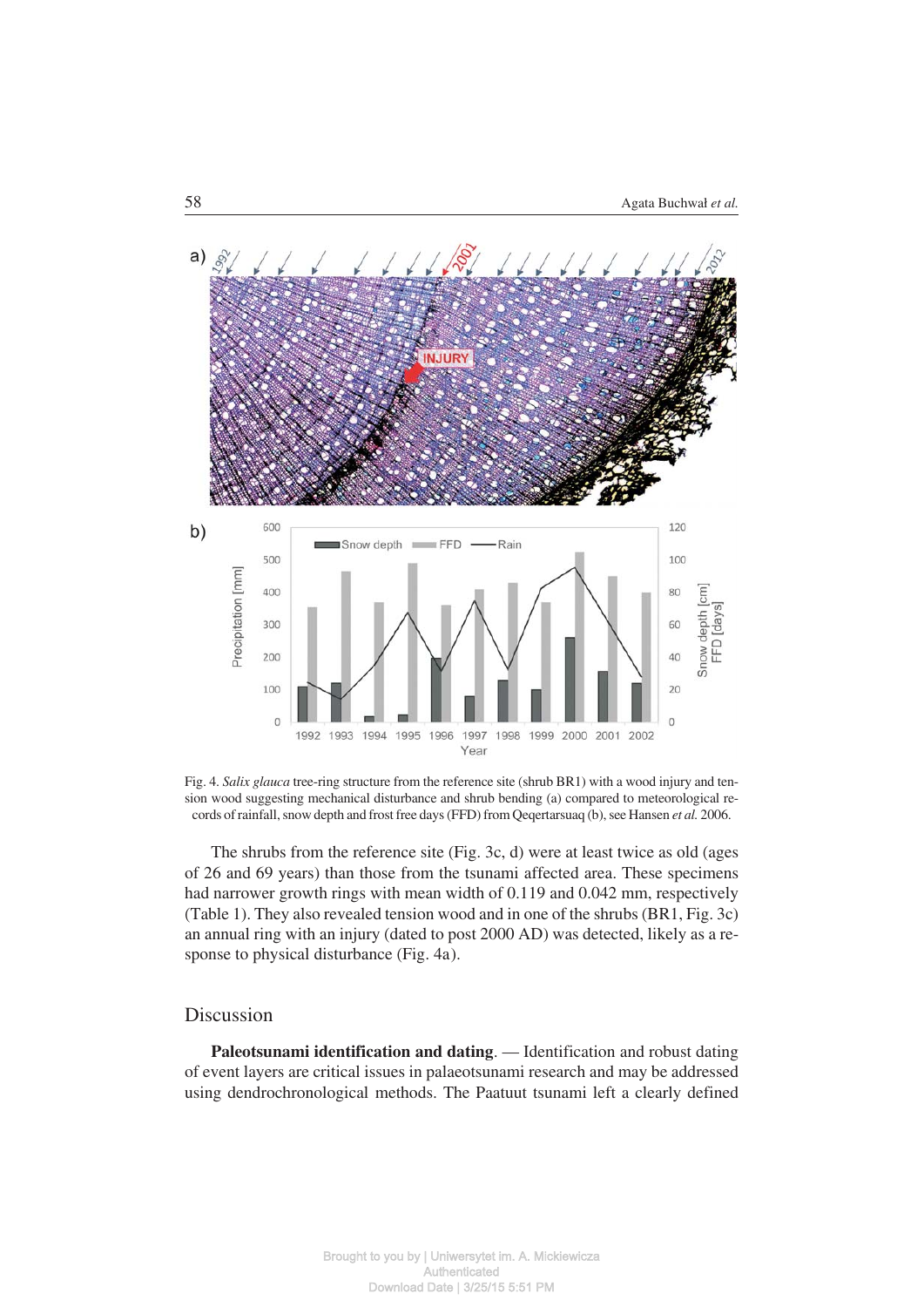sand and gravel layer in the coastal sequence (Fig. 1). The dominant sediment source was the immediate beach and storm ridge, since pre−tsunami soils and off− shore sediments (as documented in grab samples analysed by the authors) com− prise finer−grained sediments. However, the presence of such a deposit without supporting evidence, on a coast with fluctuating relative sea level, could be ex− plained in a variety of ways.

Our data show that dendrochronological analysis of the age structure of shrubs that rapidly re−colonize a stratigraphic unit may be a good indicator of its origin. In this case, the common age of the shrubs from the tsunami−affected site (*i.e.* 12 years) points to the immediate colonization of the sediment layer following the 2000 AD tsunami.

There are several ways to establish paleotsunami chronologies (see Goff *et al.* 2012 for a review), which are key in identifying event layers and establishing tsu− nami frequency analysis. In coastal plain settings, one may assess the age of an event by dating the pre−tsunami soils and associated plants remains, the tsunami deposit itself, or the post−tsunami soils and plants. The age of a pre−tsunami soil provides a maximum event age since the top soil layer is frequently eroded by the tsunami, as is observed here. Only in rare cases are pre−tsunami vegetation pre− served and suitable for dating (*e.g.* Bondevik *et al.* 2012). The sediments that form the tsunami deposits are redeposited and therefore contain material that is some− times much older than the event itself. A potentially more accurate approach is to date the tsunami using Optically Stimulated Luminescence (OSL) methods based on the bleaching process during a tsunami. However, studies of recent tsunami de− posits have shown that this method can provide ages from less than 40 to about 250 years older than expected due to incomplete bleaching (Murari *et al.* 2007; Brill *et al.* 2012). Moreover, new soils and plants that may develop on tsunami deposits can do so with a significant delay and thus provide much younger ages for the event. In the case described here, although 12 years had elapsed after the tsunami, an organic soil layer was not observed in most of the surveyed sites and the tsu− nami deposit is still remarkably fresh. However, our study shows that *Salix glauca* shrubs are able to colonize a tsunami deposits within a year of the event and poten− tially may therefore be very useful for its dating. This species is dominant on Disko Island (Callaghan *et al.* 2011) and *Salix* spp. shrubs are one of the most common in the moist coastal habitats across the Arctic. Therefore the method detailed here has the potential to be applied across other polar regions.

In the case of the relatively recent events (less than a century old), the tree− ring analyses of tundra shrubs may date an event with an annual resolution. How− ever, arctic shrubs may not form a complete ring every year or may not grow evenly in all parts of the plant (Polunin 1955; Wilmking *et al.* 2012; Buchwal *et al.* 2013). Thus a local tree−ring chronology should be developed to ensure a pre− cise event dating. This step should be validated by cross−dating of growth series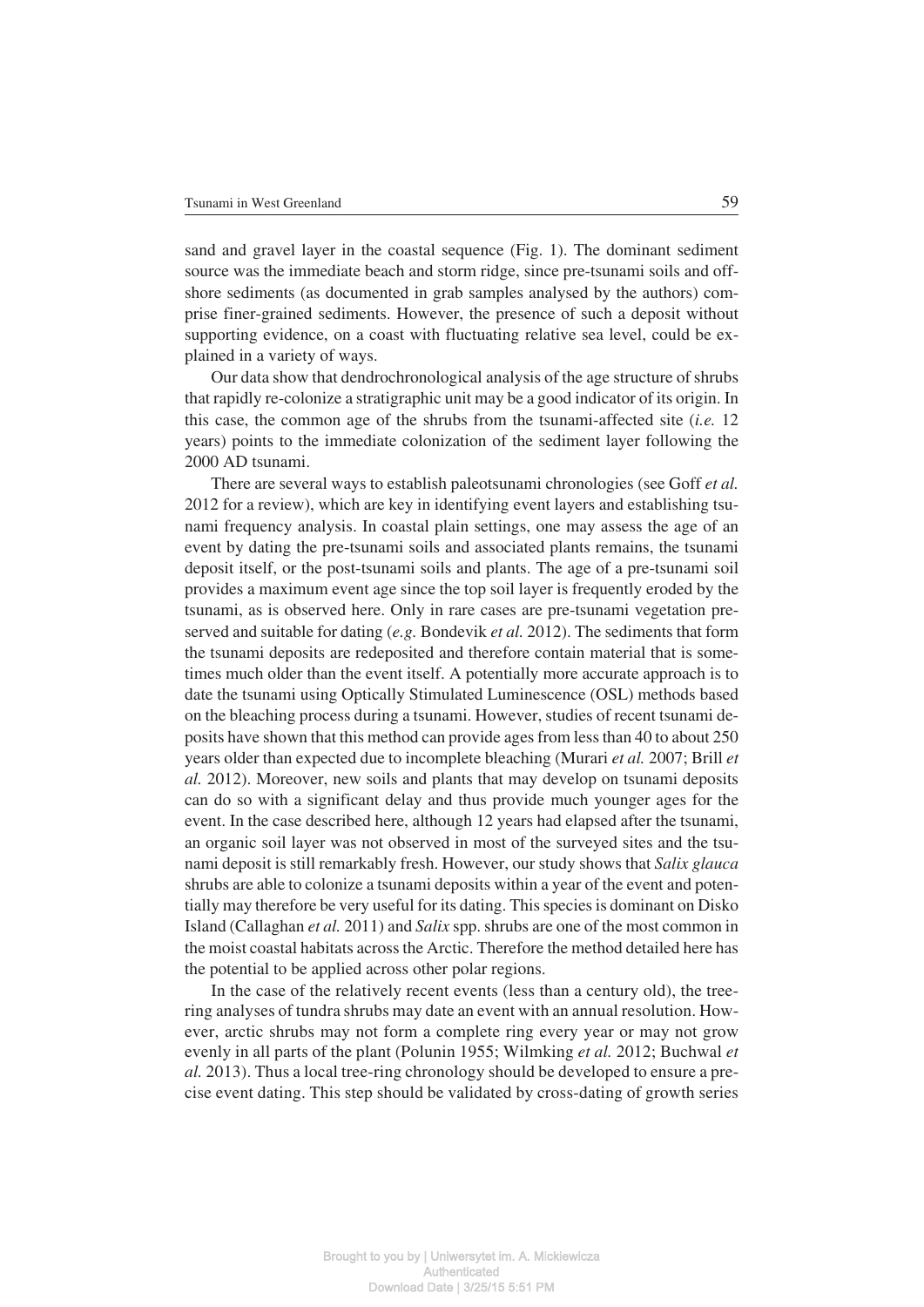within multiple sections per individual shrub (*i.e.* serial sectioning, Kolishchuk 1990) sampled from non−affected sites.

The presence of shrub wood remains within and at the surface of buried paleotsunami deposits may be very useful for radiocarbon dating. The plants stud− ied here are rapidly colonizing the new surface and are characterized by much thicker tree−rings than those developing beyond the tsunami impact (Fig. 3, Table 1). This is one characteristic that may help identify shrub remnants that started to grow shortly after the occurrence of a paleotsunami.

**Ecosystem recovery after tsunami in the Arctic**. — The recovery of coastal ecosystems following tsunami events have thus far been studied in tropical (*e.g*. Cochard *et al.* 2008; Szczuciński 2012; Kaiser *et al.* 2013) and temperate (*e.g.* Chagué−Goff *et al.* 2012) climate zones. The rate of the recovery is varied and de− pends on many local factors including precipitation, slope gradients, drainage effi− ciency, soil permeability, thickness and the nature of the tsunami deposits.

The Paatuut tsunami flooded the study site with seawater, caused erosion of the beach and top soil, the death of pre−tsunami flora, and the deposition of up to 35 cm−thick tsunami deposits. However, following the event there was an immediate colonization by *Salix glauca* shrubs across an area that was covered by at least sev− eral cm thick tsunami deposits. The occurrence of these shrubs shows that seed availability was not a limiting factor and that flower buds were buried by the tsu− nami deposits. Rapid colonization by *Salix glauca* may also have been facilitated by an absence of competition in the freshly cleared habitat, as well as by favorable microclimate conditions (low site elevation and adequate moisture), which are typical requirements for this species (Uchytil 1992). The available space and lack of competition from other species probably also contributed to the greater radial growth of the new seedlings in comparison to those growing on sites unaffected by the tsunami (Table 1).

The observed re−colonization within the tsunami−affected site is much faster than in cases of plant succession on recently deglaciated areas. For instance, Nakatsubo *et al.* (2010) reported that *Salix* colonization started *c.* 70 years after glacier retreat in NW Spitsbergen. They attributed the slow rate of colonization here to low seed availability, difficulties in germination and/or seedling establish− ment. In contrast, the Paatuut tsunami deposits are of high porosity and extend across former soils that are rich in nutrients and likely contain an abundance of seeds of *Salix glauca*. These factors contributed to the recruitment and rapid devel− opment of *Salix* seedlings within a tsunami−affected area.

One of the major limiting factors in post−tsunami plant recovery is the increased salinity of soils and tsunami deposits (*e.g.* Chagué−Goff *et al.* 2012; Szczuciński *et al*. 2005). The Paatuut tsunami took place in the late autumn and left porous deposits on a gently inclined slope, facilitating relatively rapid water percolation and drain− age. Moreover in the following spring, before the onset of the growing season, the tsunami deposits would have been flushed by freshwater from melting snow.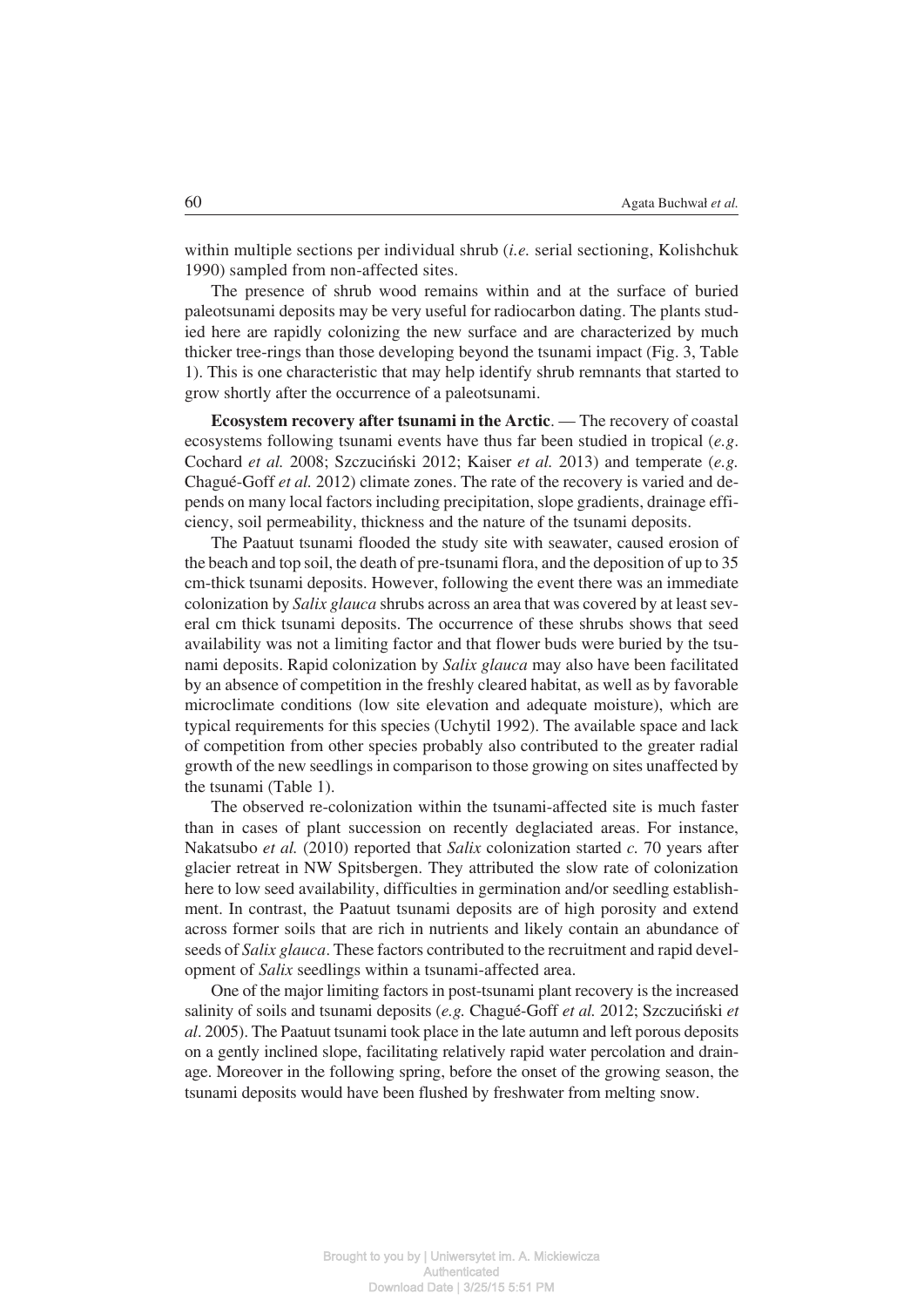**Insights into the origin of the 2000 AD events**. — The Paatuut tsunami was generated by a rock avalanche and landslide (Fig. 1). According to Dahl−Jensen *et al.* (2004) the direct cause was melting and refreezing of water in surface cracks due to air temperature fluctuations during the days prior to the event. After several days with cold temperatures and some snowfall the temperature rose to 5 to 6 $\degree$ C for days with cold temperatures and some snowfall the temperature rose to 5 to 6°C for two days, causing some snow melt, followed by temperatures just below freezing on the 20th and 21st of November 2000. However, it is important that this event is put into a longer−term climatic context, something that is possible using the tree−ring analysis of our control specimens of *Salix glauca* (Fig. 2b). One speci− men sampled within a reference site revealed a wood injury (Fig. 3c), which is likely a result of a physical disturbance during the dormant period (autumn and winter) of late 2000, as it visible right at the beginning of early wood formation within the growth ring of 2001 (Fig. 4a). Although several triggers may be listed as a potential reason for this single wood injury at the study site, the most likely dis− turbance is related to solifluction processes which are prevalent in permafrost ter− rains. However, the site does not reveal features typical for frequent solifluction activity, such as well−developed solifluction lobes or garlands. Also, the wood in− jury is the only one within the studied cross−section, so it may suggest that the con− ditions during that season were notably different from the average. Indeed, a com− parison with available meteorological data (Fig. 4b) reveals that 2000 was excep− parison with available meteorological data (Fig. 4b) reveals that 2000 was exceptional in terms of the number of days with temperatures above  $0^{\circ}$ C and the highest rainfall and snowfall at least since 1990 (Hansen *et al.* 2006). This suggests that the active layer at the time of the tsunami was relatively thick and soaked with water, and this may have facilitated solifluction movements and shrub bending that is seen in asymmetric growth of last 12 annual rings followed by wood injury of our control sample BR1. These conditions may also have influenced the slopes at Paatuut and helped trigger the landslide.

**Remarks on the dendrochronological application of tundra shrubs in tsu− nami studies**. — Our results suggest that tree−ring studies of *Salix glauca* shrubs, along with careful recognition of tsunami deposits, have the potential to identify and assess the timing of paleotsunami. Thanks to the formation of annual growth rings and specific site conditions (*i.e.* a high abundance of seeds and immediate plant colo− nization) it was possible to confirm the age of the Paatuut tsunami deposits. However, the present pilot study is based on a small number of samples and focused on a well known, young, historical tsunami event. In order to identify and estimate the precise date of so far unknown paleotsunami events (*e.g*. which occurred in inhabited areas) we recommend the application of a combination of research approaches (*e.g*., sedi− mentological, micropaleontological, geochemical); the application of dendrochrono− logy alone is not sufficient for the unambiguous identification of a tsunami event.

Moreover, in the case of older events, where their occurrence is not obvious from field studies, a larger and more representative sample for dendrochrono− logical analyses should be collected and cross−dated. Coastal areas affected by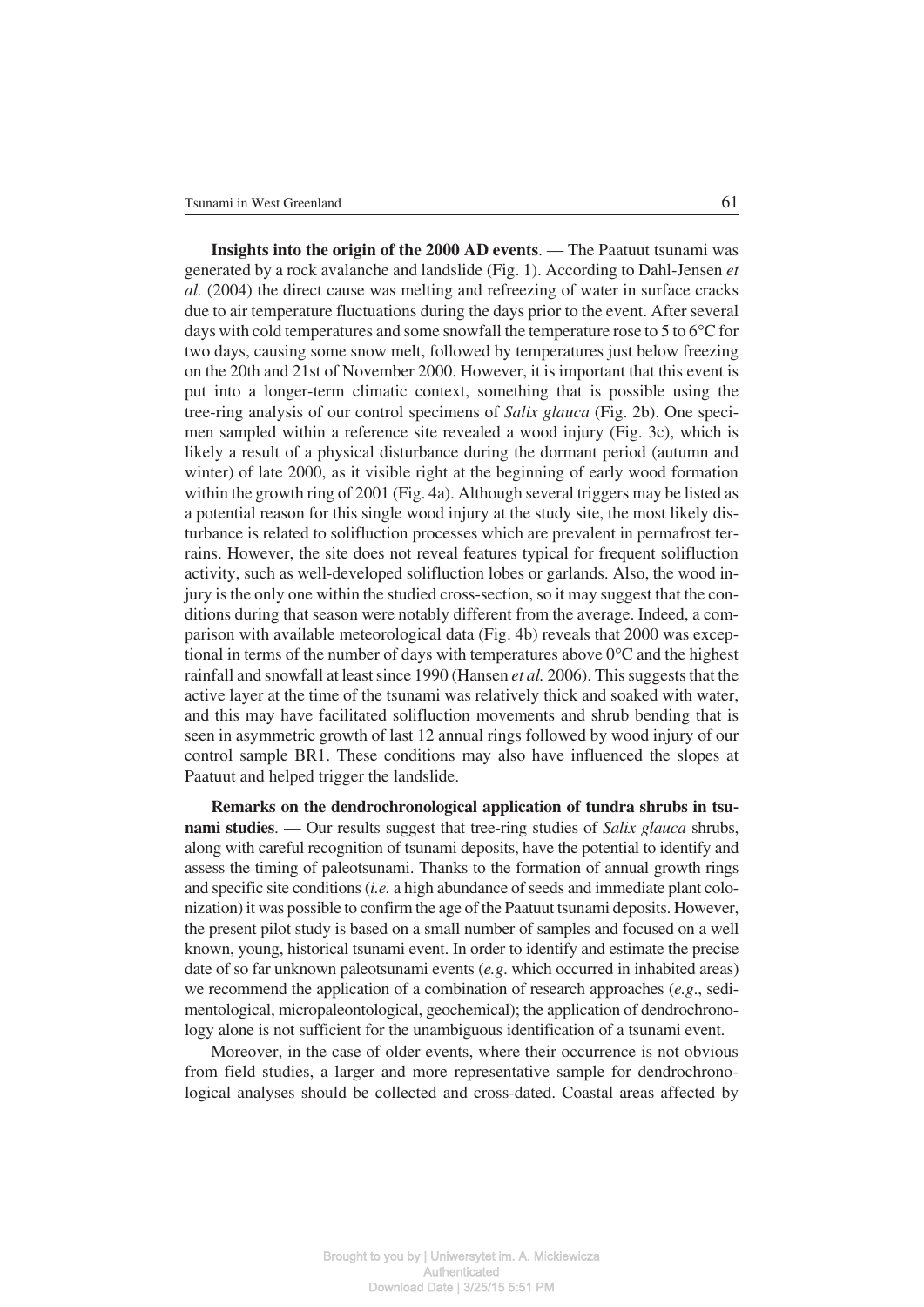paleotsunamis that occurred several years or decades ago, may support several shrub species of various ages. Thus, the shrub sampling should ensure a sufficient replication of dendrochronological material which is old enough to cover the re− construction period. In order to confirm a regional signal of the studied tsunami event a site−specific tree−ring chronology should be established and compared with the reference chronology.

Our study also provides an example of the importance of reference samples be− ing taken from areas not directly impacted by the tsunami. They provided the refer− ence for dendrochronological dating, but may provide insights into local paleo− environmental changes. The meteorological data from the year of the Paatuut land− slide suggests that it was remarkable warm and wet period (Fig. 4b). These condi− tions may have helped trigger the landslide, but they were probably also responsible for intensification of other geomorphological processes. Some of them (*e.g.* soli− fluction) may be also recorded in the shrubs wood anatomical characteristics, such as those documented in the present study as cambial injuries or reaction wood for− mation. However, it should be stressed that the interpretation of wood anatomical characteristics, such as cambial injuries or reaction wood, is not straightforward, as they can result of various exogenous disturbances, such as soil instability, long−last− ing snow cover and other processes. At the same time, the environmental settings of shrub growth should be carefully analyzed in order to exclude other possible natural disturbances which might result in the formation of the same anatomical features (*e.g.* browsing by herbivory and formation of cambial injury).

## **Conclusions**

This pilot study has demonstrated the potential application of the dendrochrono− logical analysis of *Salix* spp. shrubs, which are common throughout the Arctic, for various aspects of paleotsunami studies. They may help in the identification and dat− ing of tsunamis and in assessments of post−event ecosystem recovery. Although the direct impact of Paatuut tsunami was significant, the *Salix glauca* shrubs have re−oc− cupied the tsunami deposit surface soon after the event and demonstrated high growth resistance and plasticity. The results of this study will serve as a guide for further studies of palaeotsunami in the Vaigat region and elsewhere in the Arctic.

**Acknowledgements**. — The study was funded by Polish National Science Centre grant No. 2011/01/B/ST10/01553. Fieldwork support and access to meteorological data were pro− vided by the Arctic Station, Disko (Danish Polar Centre). The help of Nick Rosser and Thomas Lawrence during fieldwork and of Sarah Woodroffe during preparation of expedition is kindly acknowledged. Matt Strzelecki is supported by National Science Centre Postdoc− toral Fellowship (award no. 2013/08/S/ST10/00585), Foundation for Polish Science HOM− ING PLUS (grant no. 2013−8/12) and START grants. We sincerely thank Anna Cedro and Bruce Richmond for the useful reviews.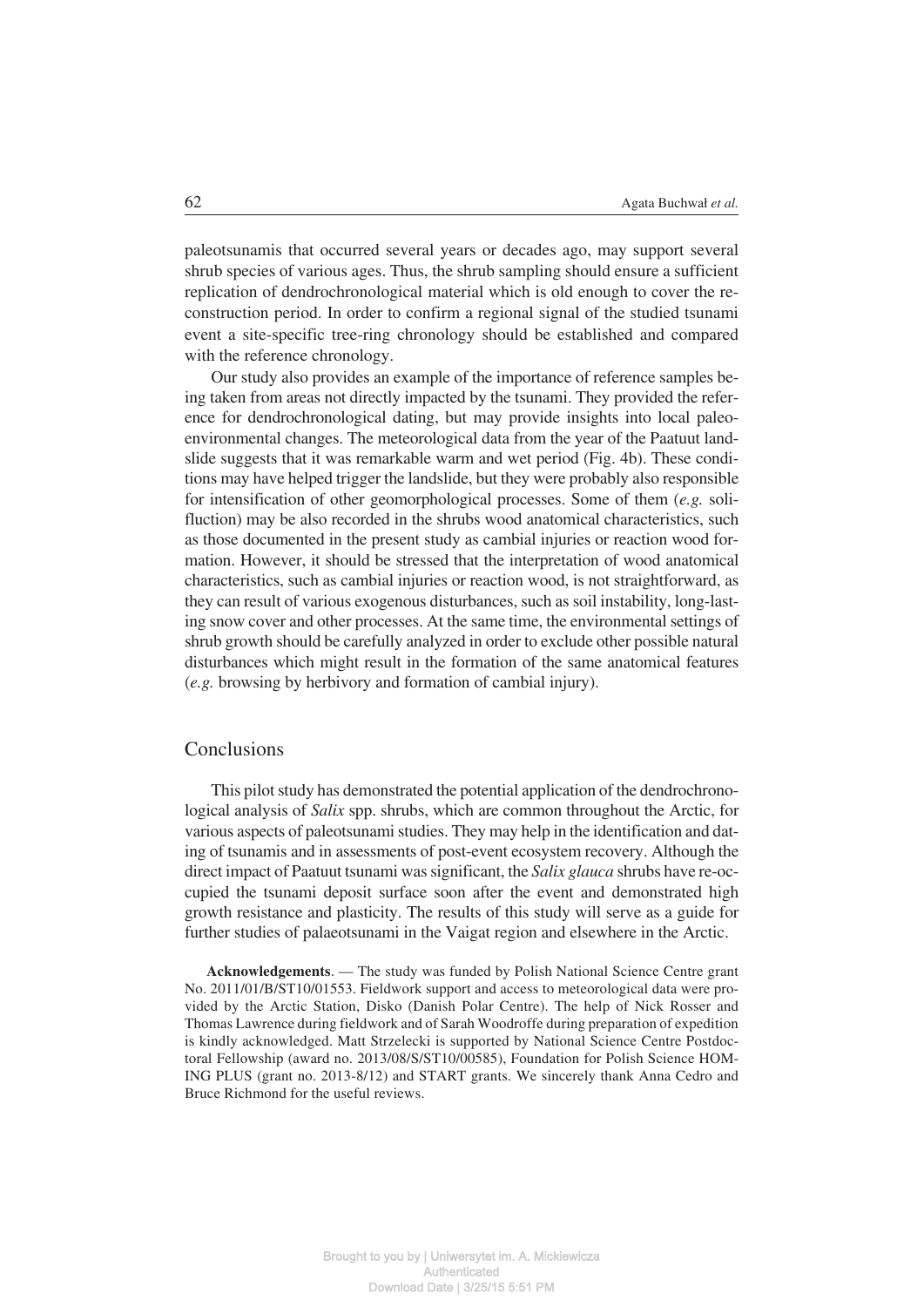#### References

ALESTALO J. 1971. Dendrochronological interpretation of geomorphic processes. *Fennia* 105: 1–140.

BESCHEL R.E. and WEBB D. 1963. Growth ring studies on arctic willows. *Axel Heiberg Island: Pre− liminary report 1961–1962*. McGill University, Montreal: 189–198.

- BLOCK D., SASS−KLAASSEN U., SCHAEPMAN−STRUB G., HEIJMANS M.M.P.D., SAUREN P. and BERENDSE F. 2011. What are the main climate drivers for shrub growth in Northeastern Siberian tundra? *Biogeosciences* 8: 1169–1179 .
- BONDEVIK S., STORMO S.K. and SKJERDAL G. 2012. Green mosses date the Storegga tsunami to the chilliest decades of the 8.2 ka cold event. *Quaternary Science Reviews* 45: 1–6.
- BONDEVIK S., SVENDSEN J.I. and MANGERUD J. 1997. Tsunami sedimentary facies deposited by the Storegga tsunami in shallow marine basins and coastal lakes, western Norway. *Sedimentology* 44: 1115–1131.
- BRILL D., KLASEN N., BRÜCKNER H., JANKAEW K., SCHEFFERS A., KELLETAT D. and SCHEFFERS S. 2012. OSL dating of tsunami deposits from Phra Thong Island, Thailand. *Quaternary Geo− chronology* 10: 224–229.
- BUCHWAL A., RACHLEWICZ G., FONTI P., CHERUBINI P. and GÄRTNER H. 2013. Temperture modu− lates intra−plant growth of *Salix polaris* from a high Arctic site (Svalbard). *Polar Biology* 36: 1305–1318.
- CALLAGHAN T.V., CHRISTIANSEN T.R. and JANTZE E.J. 2011. Plant and vegetation dynamics on Disko island, West Greenalnd: Snapshots separated by over 40 years. *Ambio* 40: 624–637.
- CHAGUÉ−GOFF C., NIEDZIELSKI P., WONG H.K.Y., SZCZUCIŃSKI W., SUGAWARA D. and GOFF J. 2012. Environmental impact assessment of the 2011 Tohoku−oki tsunami on the Sendai Plain. *Sedimentary Geology* 282: 175–187.
- COCHARD R., RANAMUKHAARACHCHI S.L., SHIVAKOTI G.P., SHIPIN O.V., EDWARDS P.J. and SEELAND K.T. 2008. The 2004 tsunami in Aceh and Southern Thailand: A review on coastal ecosystems, wave hazards and vulnerability. *Perspectives in Plant Ecology, Evolution and Sys− tematics* 10: 3–40.
- DAHL−JENSEN T., LARSEN L.M., PEDERSEN S.A.S., PEDERSEN J., JEPSEN H.F., PEDERSEN G.K., NIELSEN T., PEDERSEN A.K., VON PLATEN−HALLERMUND F. and WENG W. 2004. Landslide and tsunami 21 November 2000 in Paatuut, West Greenland. *Natural Hazards* 31: 277–287.
- DAWSON A.G., LONG D. and SMITH D.E. 1988. The Storegga Slides: evidence from Eastern Scot− land for a possible tsunami. *Marine Geology* 82: 271–276.
- ELVEBAKK A., ELVEN R. and RAZZHIVIN V.Y. 1999. Delimitation, zonal and sectorial subdivision of the Arctic for the Panarctic Flora Project. *In*: I. Nordal, V.Y. Razzhivin (eds) *The Species Con− cept in the High North – A Panarctic Flora Initiative*. The Norwegian Academy of Science and Letters, Oslo: 375–386.
- FORBES B.C., FAURIA M.M. and ZETTERBERG P. 2010. Russian Arctic warming and 'greening' are closely tracked by tundra shrub willows. *Global Change Biology* 16: 1542–1554.
- GÄRTNER−ROER I., HEINRICH I. and GÄRTNER H. 2013. Wood anatomical analysis of alpine shrubs growing on creeping mountain permafrost. *Dendrochronologia* 31: 97–104.
- GOFF J., CHAGUÉ−GOFF C., NICHOL S., JAFFE B. and DOMINEY−HOWES D. 2012. Progress in palaeotsunami research. *Sedimentary Geology* 243–244: 70–88.
- GOFF J., WELLS A., CHAGUÉ−GOFF C., NICHOL S.L. and DEVOY R.J.N. 2004. The elusive AD 1826 tsunami, South Westland, New Zealand. *New Zealand Geographer* 60: 14–25.
- HANSEN B.U., ELBERLING B., HUMLUM O. and NIELSEN N. 2006. Meteorological trends (1991–2004) SEN B.U., ELBERLING B., HUMLUM O. and NIELSEN N. 2006. Meteorological trends (1991–2004) at Arctic Station, Central West Greenland (69°15'N) in a 130 years perspective. *Geografisk Tidsskrift, Danish Journal of Geography* 106: 45–55.
- HUMLUM O. 1998. Active layer thermal regime 1991–1996 at Qeqertarsuaq, Disko Island, Central West Greenland. *Arctic Alpine Research* 30: 295–305.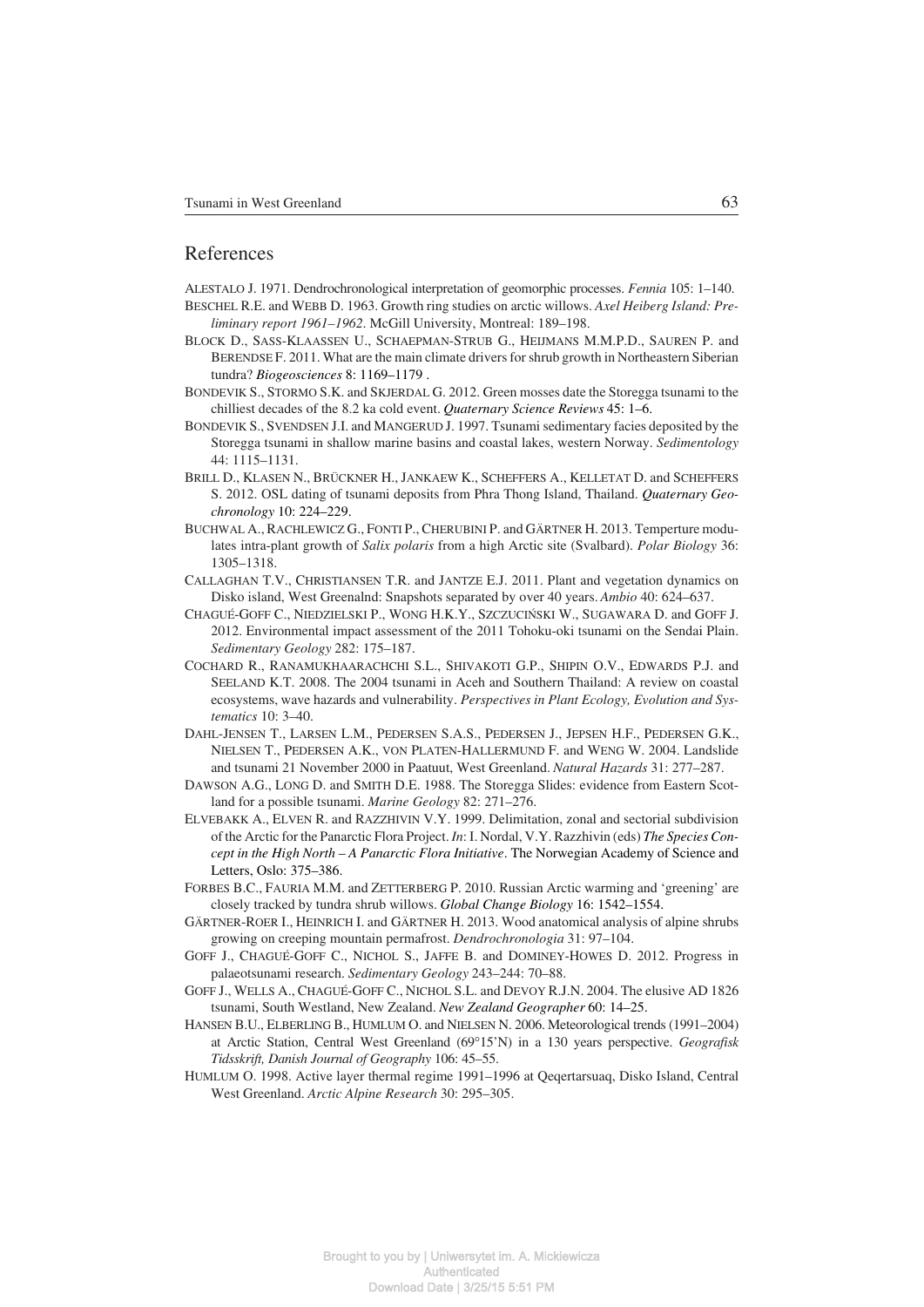- JAKOB M. 1995. Dendrochronology to measure average movement rates of gelifluction lobes. *Dendro− chronologia* 13: 141–146.
- JACOBY G.C., BUNKER D.E. and BENSON B.E. 1997. Tree−ring evidence for an A.D. 1700 Cascadia earthquake in Washington and northern Oregon. *Geology* 25: 99–102.
- KAISER G., BURKHARD B., RÖMER H., SANGKAEW S., GRATEROL R., HAITOOK T., STERR H. and SAKUNA−SCHWARTZ D. 2013. Mapping tsunami impacts on land cover and related ecosystem service supply in Phang Nga, Thailand. *Natural Hazards Earth System Sciences* 13: 3095–3111.
- KOLISHCHUK V. 1990. Dendroclimatological study of prostrate woody plant. *In*: E.R. Cook and L.A. Kairiukstis (eds) *Methods of dendrochronology applications in the environmental sciences.* Kluwer Academic Publishers, Dordrecht: 394 pp.
- LONG A.J., WOODROFFE S.A., ROBERTS D.H. and DAWSON S. 2011. Isolation basins, sea−level changes and the Holocene history of the Greenland Ice Sheet. *Quaternary Science Reviews* 30: 3748–3768.
- MILLER D.J. 1960. Giant waves in Lituya Bay Alaska. *Geological Survey Professional Paper* 354C: 249 pp.
- MURARI M.K., ACHYUTHAN H. and SINGHVI A.K. 2007. Luminescence studies on the sediments laid down by the December 2004 tsunami event: prospects for the dating of palaeo tsunamis and for the estimation of sediment fluxes. *Current Science* 92: 367–371.
- MYERS−SMITH I.H., HIK D.S., KENNEDY C., COOLEY D., JOHNSTONE J.F., KENNEY A.J. and KREBS C.J. 2011a. Expansion of canopy−forming willows over the twentieth century on Herschel Is− land, Yukon Territory, Canada. *Ambio* 40: 610–623.
- MYERS−SMITH I.H., HIK D.S., FORBES B.C., WILMKING M., HALLINGER M., LANTZ T., BLOK D., SASS−KLAASSEN U., TAPE K.D., MACIAS−FAURIA M., LÉVESQUE E., BOUDREAU S., ROPARS P., HERMANUTZ L., TRANT A., COLLIER L.S., WEIJERS S., ROZEMA J., RAYBACK S.A., SCHMIDT N.M., SCHAEPMAN−STRUB G., WIPF S., RIXEN C., MÉNARD C.B., VENN S., GOETZ S., ANDREU−HAYLES L., ELMENDORF S., RAVOLAINEN V., WELKER J., GROGAN P. and EPSTEIN H.E. 2011b. Shrub expansion in tundra ecosystems: dynamics, impacts and research priorities. *Environmental Research Letters* 6 (4): 045509.
- MYERS−SMITH I.H., HALLINGER M., BLOK D., SASS−KLAASSEN U., RAYBACK S.A., WEIJERS S., TRANT A., TAPE K.D., NAITO A.T., WIPF S., RIXEN C., DAWES M.A., WHEELER J., BUCHWAL A., BAITTINGER C., MACIAS−FAURIA M., FORBES B.C., LÉVESQUE E., BOULANGER−LAPOINTE N., BEIL I., RAVOLAINEN V. and WILMKING M. 2015. Methods for measuring arctic and alpine shrub growth: a review. *Earth−Science Reviews* 140: 1–13.
- NAKATSUBO T., FUJIYOSHI M., YOSHITAKE S., KOIZUMI H. and UCHIDA M. 2010. Colonization of the polar willow *Salix polaris* on the early stage of succession after glacier retreat in the High Arctic, Ny−Ålesund, Svalbard. *Polar Research* 29: 385–390.
- NIELSEN N., HUMLUM O. and HANSEN B.U. 2001. Meteorological observations in 2000 at the Arctic<br>Station, Qeqertarsuaq (69°15'N), central West Greenland. Geografisk Tidsskrift, Danish Journal of 15'N), central West Greenland. *Geografisk Tidsskrift, Danish Journal of Geography* 101: 155–158.
- OWCZAREK P. 2010. Dendrochronological dating of geomorphic processes in the High Arctic. *Landform Analyses* 14: 45–56.
- OWCZAREK P., NAWROT A., MIGAŁA K., MALIK I. and KORABIEWSKI B. 2014. Flood−plain re− sponses to contemporary climate change in small High−Arctic basins (Svalbard, Norway). *Boreas* 43 (2): 384–402.
- POLUNIN N. 1955. Attempted dendrochronological dating of ice Island T−3. *Science* 122: 1184–1186.
- ROMUNDSET A. and BONDEVIK S. 2011. Propagation of the Storegga tsunami into ice−free lakes along the southern shores of the Barents Sea. *Journal of Quaternary Science* 26: 457–462.
- RUFFMAN A. and MURTY T. 2006. Tsunami hazards in the Arctic regions of North America, Green− land and the Norwegian Sea. *In*: *Program and Abstracts, International Tsunami Society Third Tsunami Symposium*. Honolulu, HI, May 23–25.